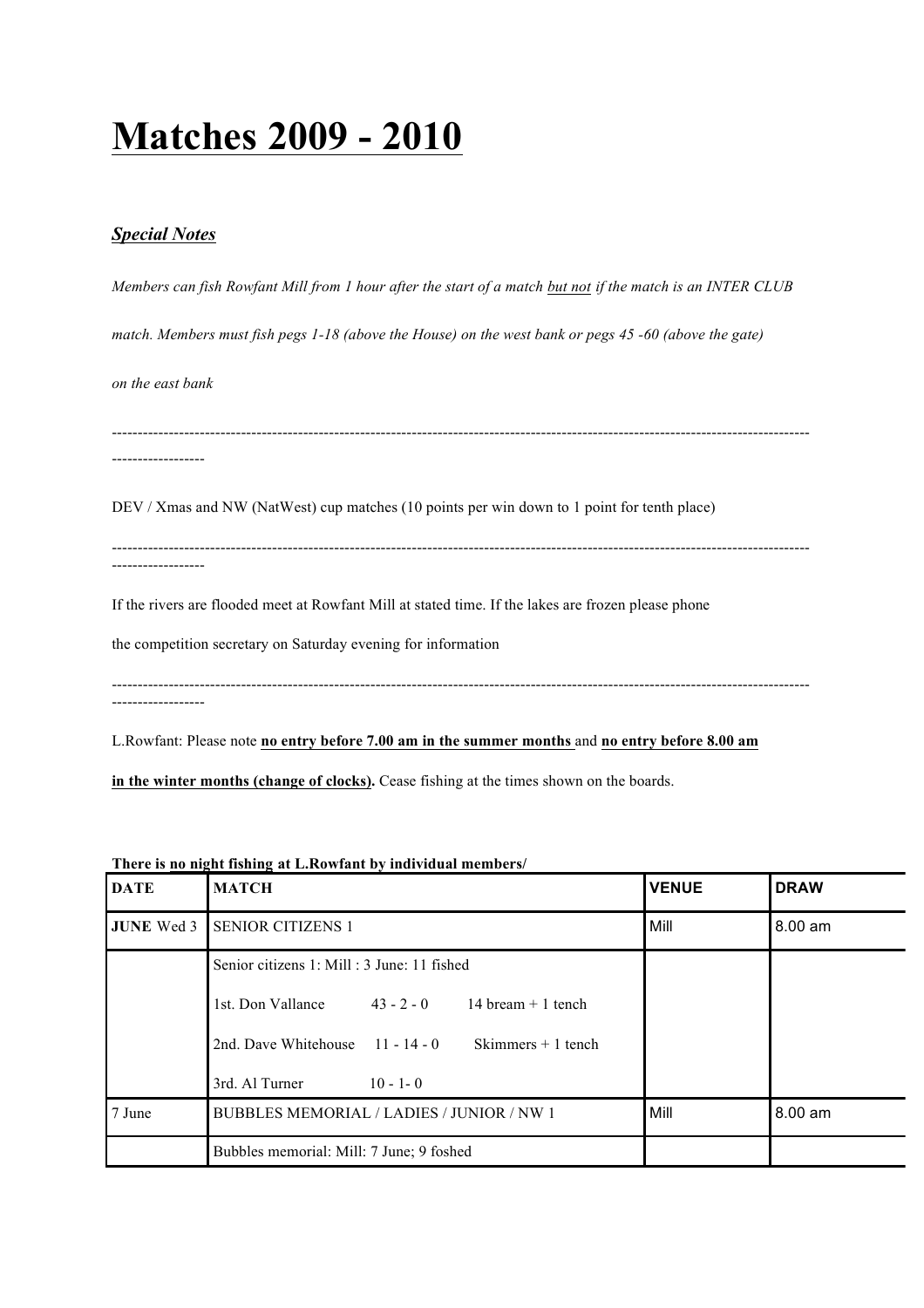|            | bream / skimmers / bits<br>1st Kev McIntyre<br>$34 - 4 - 0$                                                               |                    |         |
|------------|---------------------------------------------------------------------------------------------------------------------------|--------------------|---------|
|            | 2nd Roy Hurley<br>$32 - 3 - 0$<br>6 bream / 1 tench / skimmers                                                            |                    |         |
|            | / bits                                                                                                                    |                    |         |
|            | 3rd Steve Green<br>$23 - 15 - 0$<br>7 bream / 2 twench /<br>skimmers / bits                                               |                    |         |
|            | bream / skimmers / bits<br>4th Don Vallance<br>$22 - 4 - 0$                                                               |                    |         |
|            | 5th Dave Whitehouse<br>$20 - 8 - 0$<br>bream / skimmers / bits                                                            |                    |         |
| 10/06/09   | <b>SENIOR CITIZENS 2</b>                                                                                                  | Road / Top<br>Lake | 8.00 am |
|            | Don Vallance<br>$29 - 8 - 0$<br>1st<br>6 carp                                                                             |                    |         |
|            | Roy Charman<br>$19 - 11 - 0$<br>2nd<br>4 carp                                                                             |                    |         |
|            | Don Norman<br>$9 - 5 - 8$<br>3rd<br>4 carp                                                                                |                    |         |
|            | $6 - 6 - 0$<br>Dave whitehouse<br>$4th =$                                                                                 |                    |         |
|            | <b>Bruce Heath</b><br>$6 - 6 - 0$<br>$4th =$                                                                              |                    |         |
|            | Mick brackpool<br>$6 - 5 - 8$<br>6th                                                                                      |                    |         |
|            | <b>Bill Westgate</b><br>$5 - 8 - 0$<br>7th                                                                                |                    |         |
|            | Jim Cole<br>$4 - 4 - 0$<br>8th                                                                                            |                    |         |
|            | Al Turner<br>$3 - 12 - 0$<br>9th                                                                                          |                    |         |
| 13/14 June | NIGHT MATCH 1 SOCIAL CUP                                                                                                  | Mill               | 6.00 pm |
|            |                                                                                                                           |                    |         |
| 14 June    | ALL COPTHORNE WATERS AVAILABLE                                                                                            |                    |         |
| 17/06/09   | <b>SENIOR CITIZENS 3</b>                                                                                                  | Wilderness         | 8.00 am |
|            | Another good turnout and sport was good                                                                                   |                    |         |
|            | Dave Whitehouse<br>52 - 14 - 0 $\lceil 6 \operatorname{carp} \rceil$ and a net of<br>1st<br>good roach with some skimmers |                    |         |
|            | Don Vallance<br>$22 - 1 - 0$<br>2nd                                                                                       |                    |         |
|            | Al Turner<br>3rd<br>$14 - 112 - 0$                                                                                        |                    |         |
|            | Willi Modesch<br>$14 - 8 - 0$<br>4th                                                                                      |                    |         |
| 21June     | CDAS v HORSHAM BANK CUP. Team 10                                                                                          | L.Rowfant lakes    |         |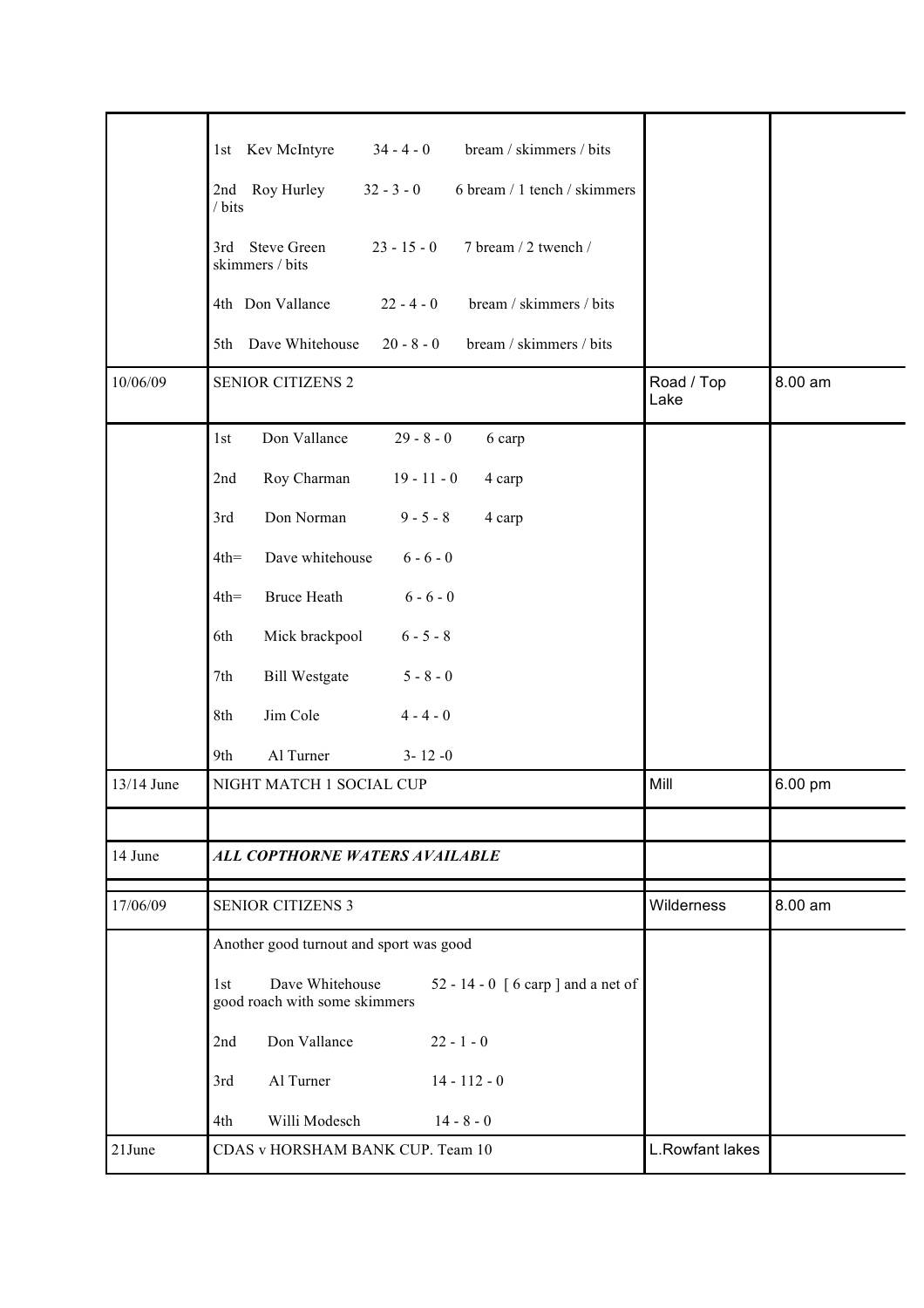|                   | Horsham: 107 - 13 - 0 beat CDAS: 76 - 9 - 0                            |                                  |         |
|-------------------|------------------------------------------------------------------------|----------------------------------|---------|
|                   | Individuals:                                                           |                                  |         |
|                   | Les Eggleton<br>(H)<br>$43 - 14 - 0$<br>1st                            |                                  |         |
|                   | John Hayes<br>$26 - 0 - 0$<br>(H)<br>2nd                               |                                  |         |
|                   | 3rd Al Turner<br>(CDAS)<br>$25 - 6 - 0$                                |                                  |         |
|                   | Richard Eggleton<br>(H)<br>$15 - 12 - 0$<br>4th                        |                                  |         |
|                   | Dave Whitehouse (CDAS)<br>$15 - 4 - 0$<br>5th                          |                                  |         |
| 24/06/09          | SENIOR CITIZENS 4 (A.Smith Mem.)                                       | Mill                             | 8.00 am |
|                   | The Mill continues to show its early season good form                  |                                  |         |
|                   | Bream + skimmers<br>Dave Whitehouse<br>$18 - 15 - 0$<br>1st            |                                  |         |
|                   | 2nd Terry Smith<br>$12 - 2 - 0$                                        |                                  |         |
|                   | 3rd Al Turner<br>$8 - 12 - 0$                                          |                                  |         |
|                   | Don Vallance<br>$5 - 12 - 0$<br>4th                                    |                                  |         |
|                   | 5th Mick Brackpool<br>$5 - 8 - 0$                                      |                                  |         |
| 28 June           | ISFIELD v CDAS. Team 10                                                | <b>BROADHURST</b><br><b>LAKE</b> | 8.00 am |
|                   | Sunday 28 June Isfield v CDAS at Broadhirst Lake - bream<br>dominatesd |                                  |         |
|                   | Isfield 89 - 8 - 0 beat CDAS: 17 - 8 - 0                               |                                  |         |
|                   | Individuals:                                                           |                                  |         |
|                   | $P$ Best (Is)<br>$29 - 12 - 0$<br>1st                                  |                                  |         |
|                   | M Green (Is)<br>$19 - 14 - 0$<br>2nd                                   |                                  |         |
|                   | Steve Green (CDAS) 11 - 4 - 0<br>3rd                                   |                                  |         |
| <b>JULY</b> Wed 1 | <b>SENIOR CITIZENS 5</b>                                               | Road / Top<br>Lake               | 8.00 am |
|                   | Weds July 1st Senior citizens Road & Top lakes                         |                                  |         |
|                   | The hottest day of the year to date (310 C)                            |                                  |         |
|                   | Dave Whitehouse<br>$33 - 7 - 0$<br>8 carp<br>1st                       |                                  |         |
|                   | John Hayes<br>$19 - 12 - 0$<br>2nd                                     |                                  |         |
|                   | 3rd Al Turner<br>$16 - 10 - 0$                                         |                                  |         |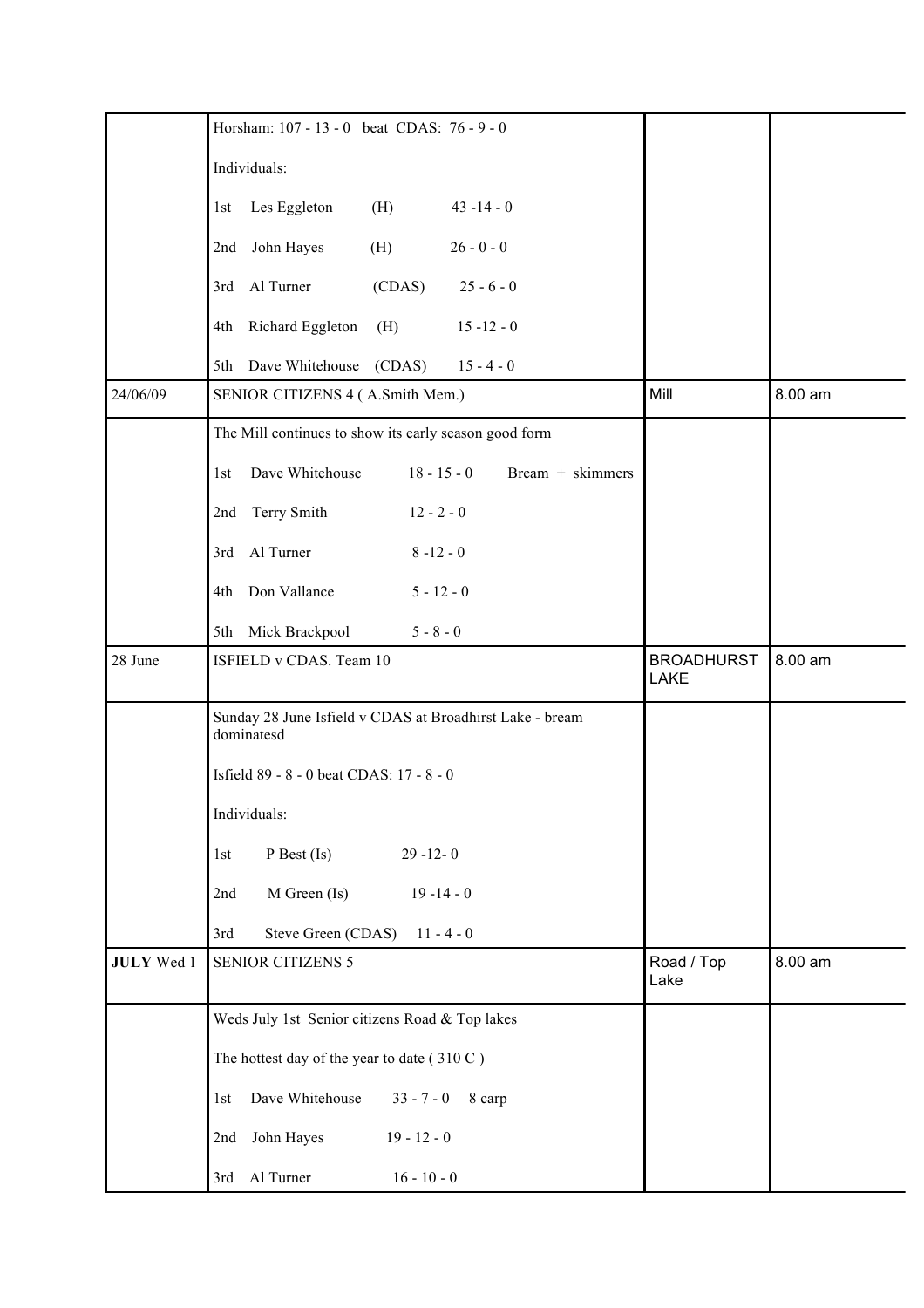|            | 4th Bruce Heath<br>$15 - 9 - 0$                                             |                    |         |
|------------|-----------------------------------------------------------------------------|--------------------|---------|
|            | 5th Roy Charman<br>$7 - 5 - 0$                                              |                    |         |
| 5/7        | CDAS v CARSHALTON. Team 10                                                  | Mill               | 8.00 am |
|            | Carshalton AS failed to show at the Mill and CDAS ran an<br>impromptu match |                    |         |
|            | Del Walker<br>$24 - 1 - 0$<br>$bream +$ skimmers<br>1st                     |                    |         |
|            | Dave Whitehouse 23 - 5 - 0<br>2nd                                           |                    |         |
|            | Al Turner<br>$16 - 7 - 0$<br>3rd                                            |                    |         |
|            | Don Vallance<br>$14 - 1 - 0$<br>4th                                         |                    |         |
| Wed 8 July | <b>SENIOR CITIZENS 6</b>                                                    | Wilderness         | 8.00 am |
|            | the Wilderness hosted this on                                               |                    |         |
|            | john hayes<br>$25 - 4 - 0$<br>1st<br>carp                                   |                    |         |
|            | dave Whitehouse 15 - 70<br>$1$ carp + skimmers<br>2nd                       |                    |         |
|            | roy charman<br>$13 - 14 - 0$<br>3rd<br>2 carp                               |                    |         |
|            | don vallance<br>$9 - 0 - 0$<br>4th                                          |                    |         |
|            | mick brackpool<br>$5 - 11 - 0$<br>5th                                       |                    |         |
| 12 July    | ALL COPTHORNE WATERS AVAILABLE                                              |                    |         |
| 15/07/09   | <b>SENIOR CITIZENS 7</b>                                                    | Mill               | 8.00 am |
|            | The Mill was in top form for this match                                     |                    |         |
|            | Al Turner<br>$25 - 9 - 0$<br>bream + skimmers<br>1st                        |                    |         |
|            | Dave Whitehouse<br>$21 - 8 - 0$<br>8 bream + few bits<br>2nd                |                    |         |
|            | $17 - 0 - 0$<br>John Hayes<br>3rd                                           |                    |         |
|            | $12 - 6 - 0$<br>Mick Brackpool<br>4th                                       |                    |         |
|            | Terry Smith<br>$11 - 7 - 0$<br>5th                                          |                    |         |
|            | John Haggis<br>$10 - 3 - 0$<br>6th                                          |                    |         |
| 19 June    | ALL COPTHORNE WATERS AVAILABLE                                              |                    |         |
| 22/07/09   | SENIOR CITIZENS 8 (Denyer Mem.)                                             | Road / Top<br>Lake | 8.00 am |
|            |                                                                             |                    |         |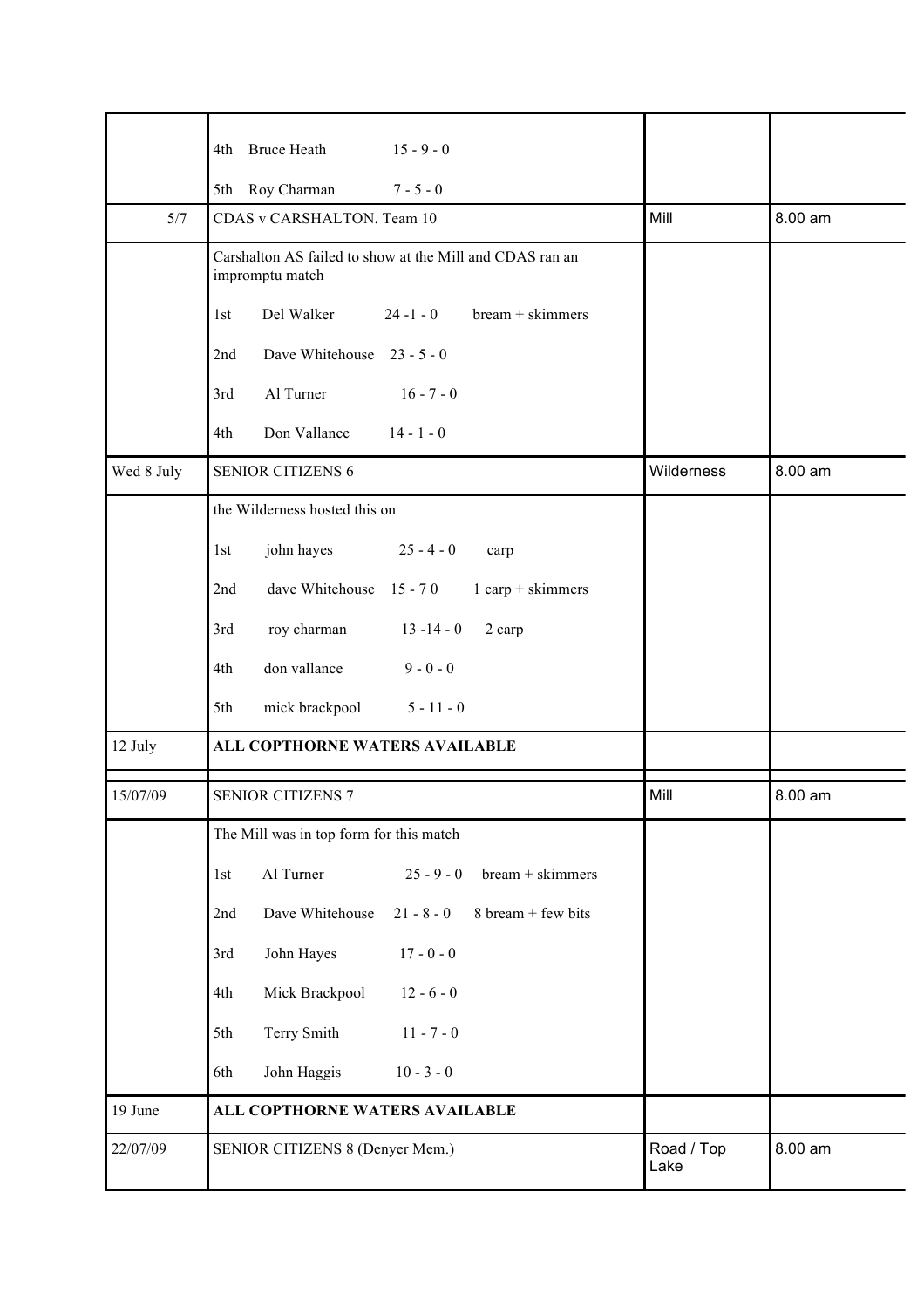|            | Eleven turned out for this one - but the Road / Top lakes were well<br>off form |                                |         |
|------------|---------------------------------------------------------------------------------|--------------------------------|---------|
|            | Dave Whitehouse 15 - 12 - 0<br>1st<br>4 carp                                    |                                |         |
|            | Jim Cole<br>$13 - 0 - 0$<br>2nd<br>4 carp                                       |                                |         |
|            | Roy Charman<br>$10 - 11 - 0$<br>3rd<br>2 carp                                   |                                |         |
|            | Willi modesch<br>$9 - 10 - 0$<br>4th                                            |                                |         |
|            | $9 - 9 - 0$<br>5th<br>John Hayes                                                |                                |         |
| 25/26 June | NIGHT MATCH 2 ROB CUP                                                           | L.Rowfant lakes                | 6.00 pm |
| 26 June    | ALL COPTHORNE WATERS AVAILABLE                                                  |                                |         |
| 29/07/09   | <b>SENIOR CITIZENS 9</b>                                                        | Wilderness                     | 8.00 am |
|            | Another good turnout for this one on the Wilderness which was<br>on from        |                                |         |
|            | carp and bream/skimmers<br>Dave Whitehouse<br>$40 - 14 - 0$<br>1st              |                                |         |
|            | Al Turner<br>$23 - 5 - 0$<br>2nd<br>carp and<br>bream/skimmers                  |                                |         |
|            | Don Vallance<br>$18 - 6 - 0$<br>bream/skimmers/troach<br>3rd                    |                                |         |
|            | Roy Charman<br>$10 - 0 - 0$<br>4th                                              |                                |         |
|            | John Hayes<br>$8 - 8 - 0$<br>5th                                                |                                |         |
| 01/08/02   | Sweepstake                                                                      | <b>PILTDOWN</b><br><b>POND</b> | 8.00 am |
|            | A good turnout for this one but the pond was in a mood                          |                                |         |
|            | 1st Roy Hurley<br>$33 - 12 - 0$ 11 bream + 1 tench                              |                                |         |
|            | 2nd Steve Green<br>19 - 0 - 0 $1$ carp + bream                                  |                                |         |
|            | $10 - 4 - 0$<br>3rd Paul Capper                                                 |                                |         |
|            | 4th Al Turner<br>$9 - 0 - 0$                                                    |                                |         |
|            | 5th Don Vallance<br>$7 - 1 - 0$                                                 |                                |         |
| 05/08/09   | <b>SENIOR CITIZENS 10</b>                                                       | Mill                           | 8.00 am |
|            | 1st<br>Don Vallance<br>$18 - 3 - 0$                                             |                                |         |
|            | Dave Whitehouse<br>$8 - 13 - 0$<br>2nd                                          |                                |         |
|            | Al Turner<br>$8 - 5 - 0$<br>3rd                                                 |                                |         |
|            |                                                                                 |                                |         |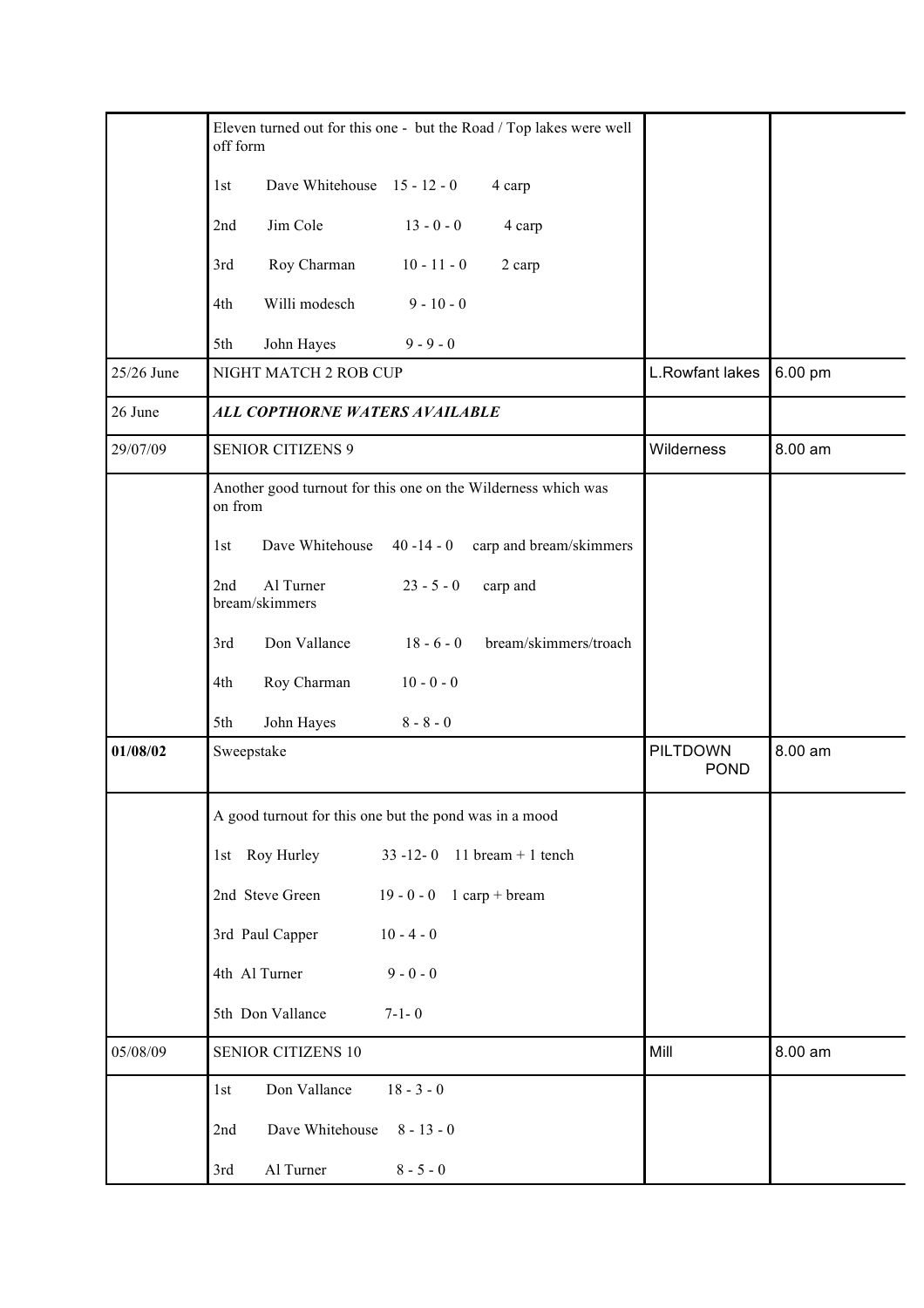|          | Terry Smith<br>$7 - 11 - 0$<br>4th                                                                                                      |                                 |         |
|----------|-----------------------------------------------------------------------------------------------------------------------------------------|---------------------------------|---------|
|          | Mick Brackpool<br>$6 - 0 - 0$<br>5th                                                                                                    |                                 |         |
|          | Jim Coles<br>$5 - 5 - 8$<br>6th                                                                                                         |                                 |         |
| 9 Aug    | NW 2 / Challenge Cup                                                                                                                    | Road / Top<br>Lake              | 8.00 am |
|          | 1st Al Turner<br>$30 - 5 - 0$<br>carp                                                                                                   |                                 |         |
|          | 2nd Dave Whitehouse<br>$24 - 6 - 0$                                                                                                     |                                 |         |
|          | 3rd Del Walker<br>$13 - 4 - 0$                                                                                                          |                                 |         |
| 12/08/09 | <b>SENIOR CITIZENS 11</b>                                                                                                               | Road / Top<br>Lake              | 8.00 am |
|          | Another good turnout and the Road Top lakes responded well -<br>results                                                                 |                                 |         |
|          | Don Vallance<br>$39 - 12 - 0$<br>10 carp<br>1st                                                                                         |                                 |         |
|          | Dave Whitehouse 29 - 4-0<br>2nd<br>7 carp                                                                                               |                                 |         |
|          | <b>Bruce</b><br>$25 - 8 - 0$<br>3rd<br>7 carp                                                                                           |                                 |         |
|          | Al Turner<br>$10 - 1 - 0$<br>4th                                                                                                        |                                 |         |
|          | Roy Charman<br>$8 - 7 - 0$<br>5th                                                                                                       |                                 |         |
| 16 Aug   | Carshalton v CDAS Team 10                                                                                                               | <b>BURY ST</b><br><b>AUSTIN</b> | 8.00 am |
| 19/08/09 | <b>SENIOR CITIZENS 12</b>                                                                                                               | Wilderness                      | 8.00 am |
|          | This was the 12th and final match of the series (although we<br>continue to meet on Weds) but the Wilderness was definitely off<br>form |                                 |         |
|          | Dave Whitehouse 19 - 15 - 0<br>1 carp + approx.10lb of<br>1st<br>skimmers                                                               |                                 |         |
|          | Willie Modesch<br>$19 - 5 - 0$<br>3 carp<br>2nd                                                                                         |                                 |         |
|          | John Hayes<br>$16 - 4 - 0$<br>$1$ carp + skimmers<br>3rd                                                                                |                                 |         |
|          | Don Vallance<br>$13 - 9 - 0$<br>4th                                                                                                     |                                 |         |
|          | Al Turner<br>$8 - 8 - 0$<br>5th                                                                                                         |                                 |         |
|          | the overall result of the series (done on aggregate weight) was:                                                                        |                                 |         |
|          | Dave Whitehouse<br>$275 - 1 - 0$<br>1st                                                                                                 |                                 |         |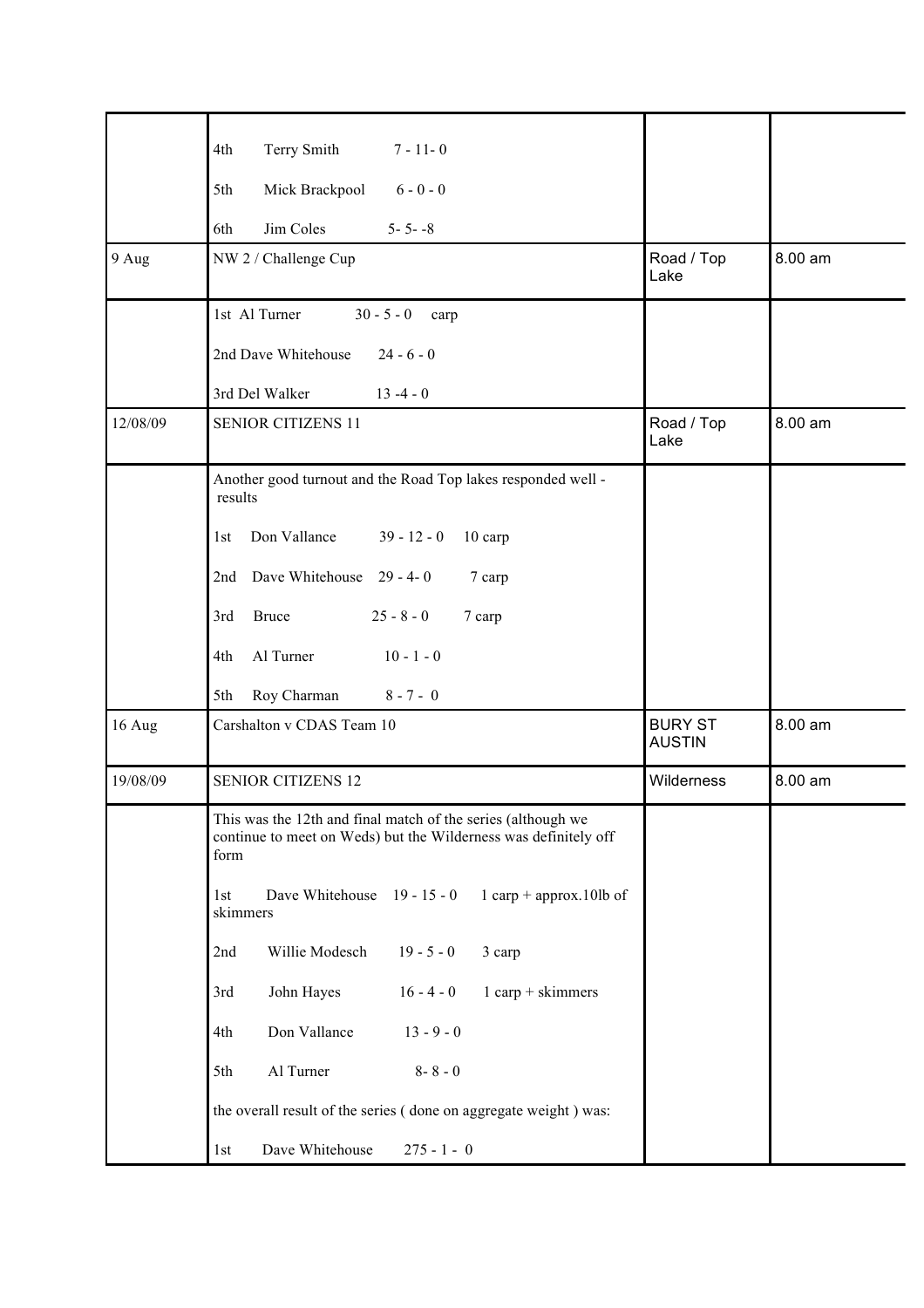|        | Don Vallance<br>$221 - 5 - 0$<br>2nd                                                                                                                                                                                                                                       |                 |         |
|--------|----------------------------------------------------------------------------------------------------------------------------------------------------------------------------------------------------------------------------------------------------------------------------|-----------------|---------|
|        | Al Turner<br>$132 - 10 - 0$<br>3rd                                                                                                                                                                                                                                         |                 |         |
| 23 Aug | CDAS v CRAWLEY (S.Vallance Mem.) Team 10                                                                                                                                                                                                                                   | Mill            | 8.00 am |
|        | THE MILL WAS AT ITS MEANEST AND MOODIEST. FOR<br>THIS ONE                                                                                                                                                                                                                  |                 |         |
|        | CDAS 57 - 9 - 8 bear CRAWLEY AS: 42 - 14 - 8                                                                                                                                                                                                                               |                 |         |
|        | the individual winner was Kev McIntyre (CDAS) 23 - 7 - 0 of<br>bream + skimmers                                                                                                                                                                                            |                 |         |
|        | the section winners were: Kev McIntyre (CDAS)                                                                                                                                                                                                                              |                 |         |
|        | M Gray (CAS)                                                                                                                                                                                                                                                               |                 |         |
|        | Phil Harris (CAS)                                                                                                                                                                                                                                                          |                 |         |
|        | Steve Green (CDAS)                                                                                                                                                                                                                                                         |                 |         |
| 30 Aug | HORSHAM v CDAS Team 10                                                                                                                                                                                                                                                     | ROOST HOLE      | 8.00 am |
|        | Horsham beat CDAS 180 -10 - 0 to 99 -1-0                                                                                                                                                                                                                                   |                 |         |
|        | Individuals:                                                                                                                                                                                                                                                               |                 |         |
|        | Adrian Westgate HAS<br>$56 - 5 - 0$<br>1st<br>Richard Eggleton HAS<br>$34 - 8 - 0$<br>2nd<br>$29 - 4 - 0$<br>Don Vallance CDAS<br>3rd<br>Les Eggleton HAS<br>$28 - 2 - 0$<br>4th<br>$27 - 8 - 0$<br>5th<br>Del Walker CDAS<br>Dave Whitehouse CDAS<br>$20 - 10 - 0$<br>6th |                 |         |
| SEPT6  | CDAS v OCKLEY. Team 10                                                                                                                                                                                                                                                     | L.Rowfant lakes | 8.30 am |
| 13     | HAYWARDS HEATH v CDAS. Team 10                                                                                                                                                                                                                                             | VALEBRIDGE      | 8.30 am |
| 20     | CDAS v ISFIELD Team 10                                                                                                                                                                                                                                                     | Mill            | 8.00 am |
|        | Isfield sent 7 anglers to contest this one with CDAS supplying just<br>4 - the result was Isfield AS beat CDAS: 40 - 10 - 8 to 32 15 - 0                                                                                                                                   |                 |         |
|        | Individuals;                                                                                                                                                                                                                                                               |                 |         |
|        | $14 - 8 - 0$ bream 'skimmers<br>Kev Mcinyre (CDAS)<br>1st<br>$9 - 9 - 0$<br>2nd<br>J Stone (Is)<br>Del Walker (CDAS)<br>$9 - 4 - 0$<br>3rd                                                                                                                                 |                 |         |
| 27     | CDAS v E.GRINSTEAD. Team 10                                                                                                                                                                                                                                                | Mill            | 8.00 am |
|        | This weekends match was against East Grinstead (EGAS) and 11<br>EGAS matchmen visitied the Mill to fish against 9 CDAS anglers<br>the result:                                                                                                                              |                 |         |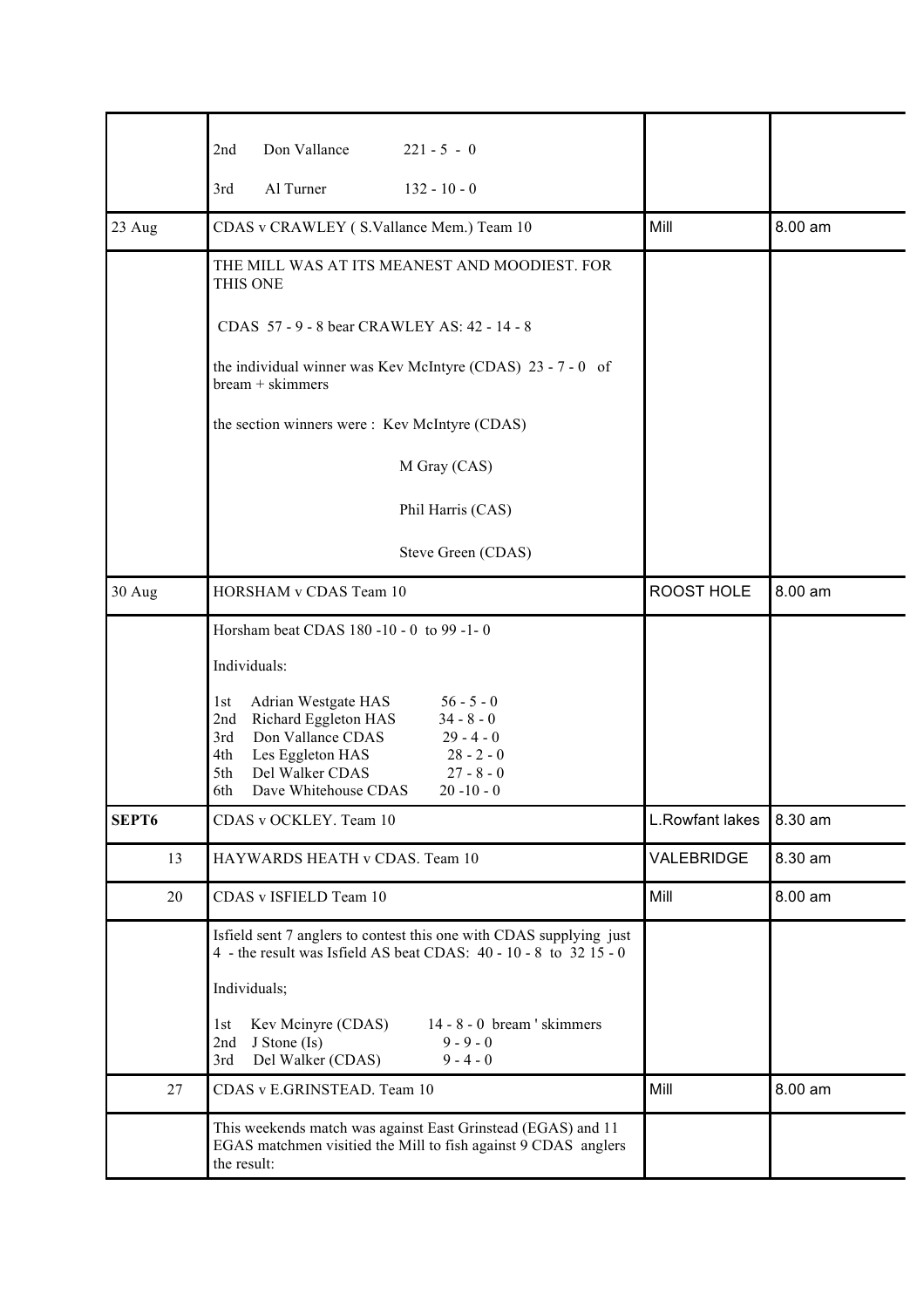|       | EGAS<br>91 - 6 - 0 beat CDAS $56 - 1 - 0$                                                                                                                                                                                                                                   |                    |           |
|-------|-----------------------------------------------------------------------------------------------------------------------------------------------------------------------------------------------------------------------------------------------------------------------------|--------------------|-----------|
|       | Individuals:                                                                                                                                                                                                                                                                |                    |           |
|       | $37 - 11 - 0$<br>$14 \text{ breams} + \text{bits}$<br>Peter Cook (EGAS)<br>1st<br>2nd Kev McIntyre (CDAS)<br>9 bream + bits<br>$26 - 7 - 0$<br>3rd<br>Jed White (EGAS)<br>$15 - 4 - 0$<br>John Hewitt (EGAS)<br>$10 - 3 - 0$<br>4th<br>5th Del Walker (CDAS)<br>$9 - 6 - 0$ |                    |           |
| OCT4  | <b>CRAWLEY v CDAS</b>                                                                                                                                                                                                                                                       | <b>NEW POND</b>    | 8.00 am   |
| 11    | CDAS v HAYWARDSHEATH. Team 10                                                                                                                                                                                                                                               | Mill               | 8.30 am   |
|       | The Mill was at its most dour and a depleted CDAS team (6<br>anglers) were no match for the 13 HH anglers                                                                                                                                                                   |                    |           |
|       | CDAS 9 - 7 - 0 lost to Haywards Heath 49 - 14 - 0                                                                                                                                                                                                                           |                    |           |
|       | Individuals:<br>$7 - 14 - 0$<br>skimmers and<br>S. Williamson [HH]<br>1st<br>bits<br>$2 \text{ bream} + \text{bits}$<br>Dave Whitehouse [CDAS]<br>$6 - 10 - 0$<br>2nd                                                                                                       |                    |           |
|       | 3rd= B Standen [HH]<br>$6 - 5 - 0$<br>3rd= M Ingham [HH]<br>$6 - 5 - 0$                                                                                                                                                                                                     |                    |           |
|       | John LaRouche [HH]<br>$5 - 11 - 0$<br>5th                                                                                                                                                                                                                                   |                    |           |
| 25    | MGS 1 / NW 3 / R.Holland Mem.                                                                                                                                                                                                                                               | Wilderness         | $9.00$ am |
|       | The Wilderness was in a very erratic mood for this club match                                                                                                                                                                                                               |                    |           |
|       | <b>Steve Green</b><br>$34 - 5 - 0$<br>$4$ carp + some skimmers<br>1st                                                                                                                                                                                                       |                    |           |
|       | Al Turner<br>$15 - 6 - 0$<br>2nd<br>2 carp                                                                                                                                                                                                                                  |                    |           |
|       | John Hayes<br>3rd<br>$15 - 5 - 0$<br>2 carp                                                                                                                                                                                                                                 |                    |           |
|       | Dave Whitehouse<br>$10 - 13 - 0$<br>all skimmers<br>4th                                                                                                                                                                                                                     |                    |           |
| 08/11 | MGS 2 / NW 4 / Chaplin cup                                                                                                                                                                                                                                                  | Road / Top<br>Lake | 9.00 am   |
|       | Kev McIntyre<br>$21 - 9 - 0$<br>5 carp<br>1st                                                                                                                                                                                                                               |                    |           |
|       | Dave Whitehouse<br>$3 \text{ carp} + \text{bits}$<br>$15 - 4 - 0$<br>2nd                                                                                                                                                                                                    |                    |           |
|       | Al Turner<br>$13 - 1 - 0$<br>4 carp<br>3rd                                                                                                                                                                                                                                  |                    |           |
|       | Don Vallance<br>$6 - 0 - 0$<br>4th                                                                                                                                                                                                                                          |                    |           |
|       | Del Walker<br>$5 - 0 - 0$<br>5th                                                                                                                                                                                                                                            |                    |           |
| 29    | MGS 3 / NW 5 / XMAS 1                                                                                                                                                                                                                                                       | Mill               | 9.00 am   |
|       | The mill was flooded, wind swept and rain swept - the results -                                                                                                                                                                                                             |                    |           |
|       |                                                                                                                                                                                                                                                                             |                    |           |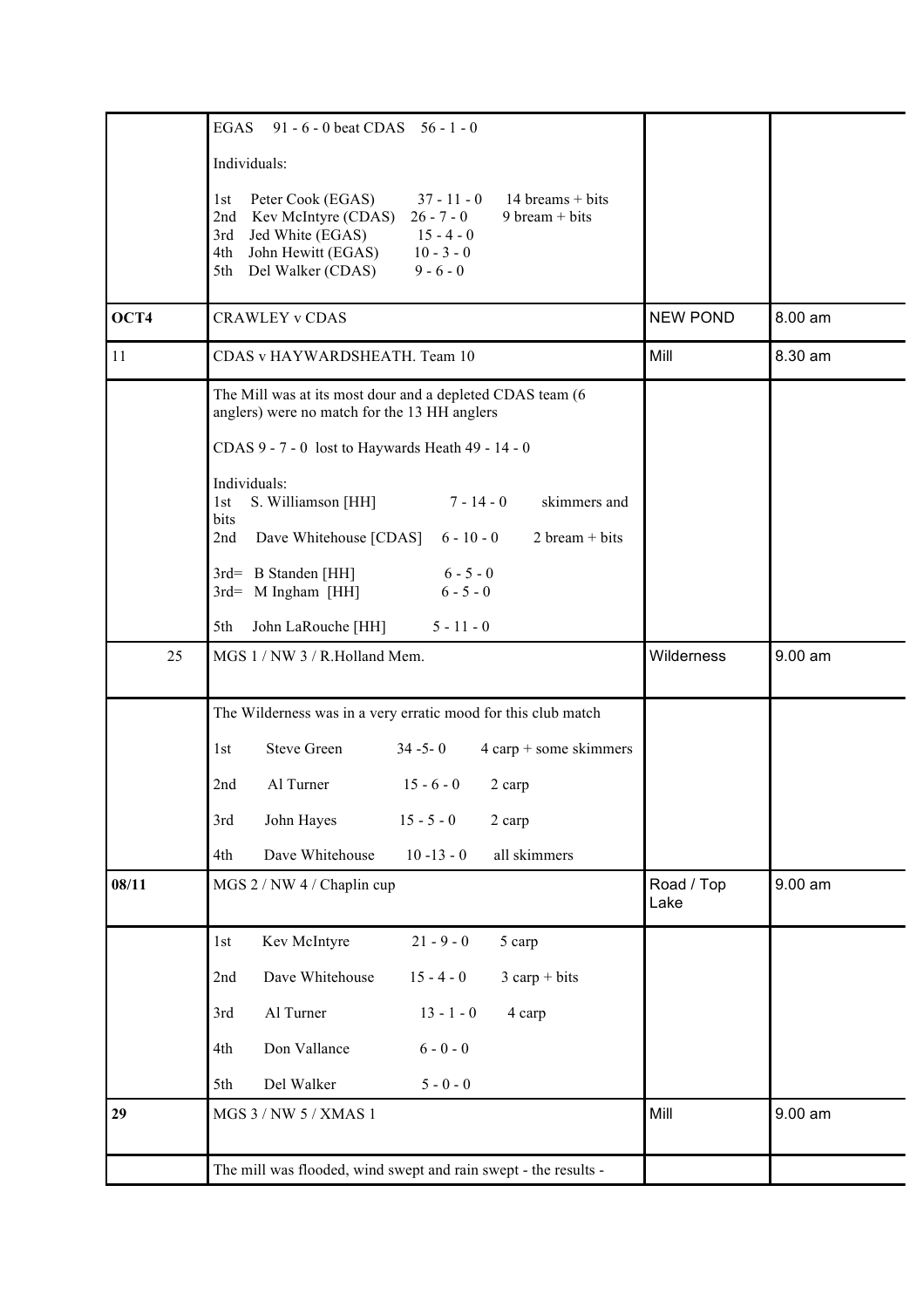|            | dismal                                                                                                                                                                                                                                              |                                  |           |
|------------|-----------------------------------------------------------------------------------------------------------------------------------------------------------------------------------------------------------------------------------------------------|----------------------------------|-----------|
|            | Dave Whitehouse<br>$3 - 15 - 0$<br>$5$ skimmers + bits<br>1st                                                                                                                                                                                       |                                  |           |
|            | $2 - 0 - 0$<br>$2$ skimmers + bits<br>Kev Mcintyre<br>2nd                                                                                                                                                                                           |                                  |           |
|            | Paul Capper<br>$0 - 15 - 0$<br>bits<br>3rd                                                                                                                                                                                                          |                                  |           |
| $6th$ Dec  | MGS 4 / DEV 1 / XMAS 2                                                                                                                                                                                                                              | Wilderness                       | 9.00 am   |
|            | A welcome break from the incessant rain but a lot of cold water<br>running into the lake#                                                                                                                                                           |                                  |           |
|            | Al Turner<br>$36 - 10 - 0$<br>7 carp<br>1st                                                                                                                                                                                                         |                                  |           |
|            | Paul Capper<br>$7 - 4 - 0$<br>2nd                                                                                                                                                                                                                   |                                  |           |
|            | Dave Whitehouse<br>$6 - 11 - 0$<br>3rd                                                                                                                                                                                                              |                                  |           |
|            | <b>Steve Green</b><br>$5 - 12 - 0$<br>4th                                                                                                                                                                                                           |                                  |           |
| $20\,$     | Sweepstake                                                                                                                                                                                                                                          | <b>PILTDOWN</b><br><b>POND</b>   | $9.00$ am |
| <b>JAN</b> | 3NW 6 / DEV 2 / R. Causebrook Mem.                                                                                                                                                                                                                  | Road / Top<br>Lake               | $9.00$ am |
| 17         | OCKLEY v CDAS. Team 10                                                                                                                                                                                                                              | <b>NEW LAKE</b><br><b>OCKLEY</b> | $9.00$ am |
| 31         | NW 7 / DEV 3 / Pike cup                                                                                                                                                                                                                             | Mill                             | $9.00$ am |
| 02/14      | DEV 4 / Transport cup                                                                                                                                                                                                                               | Road / Top<br>Lake               | 9.00 am   |
| 28 Feb     | NW 8 / DEV 5 / Trophy cup                                                                                                                                                                                                                           | Wilderness                       | 9.00 am   |
|            | 1st Al Turner<br>$18 - 7 - 0$<br>one magnificent mirror carp<br><b>Steve Green</b><br>$2$ carp + some skimmers<br>$17 - 7 - 0$<br>2nd<br>3rd Dave Whitehouse $10 - 7 - 0$ 1 carp + some skimmers<br>4th Kev McIntyre<br>$8 - 4 - 0$<br>all skimmers |                                  |           |
| 03/14      | Sweepstake                                                                                                                                                                                                                                          | <b>PILTDOWN</b><br><b>POND</b>   | 9.00 am   |
|            | 9 members turned out for the last match of the season at Piltfdown<br>Pond                                                                                                                                                                          |                                  |           |
|            | Steve Green 58 -2- 0 20 bream + 1 carp $(51b)$ + 1 tench<br>1st                                                                                                                                                                                     |                                  |           |
|            | 2nd Kev Mc Intyre $25 - 4 - 0$                                                                                                                                                                                                                      |                                  |           |
|            |                                                                                                                                                                                                                                                     |                                  |           |